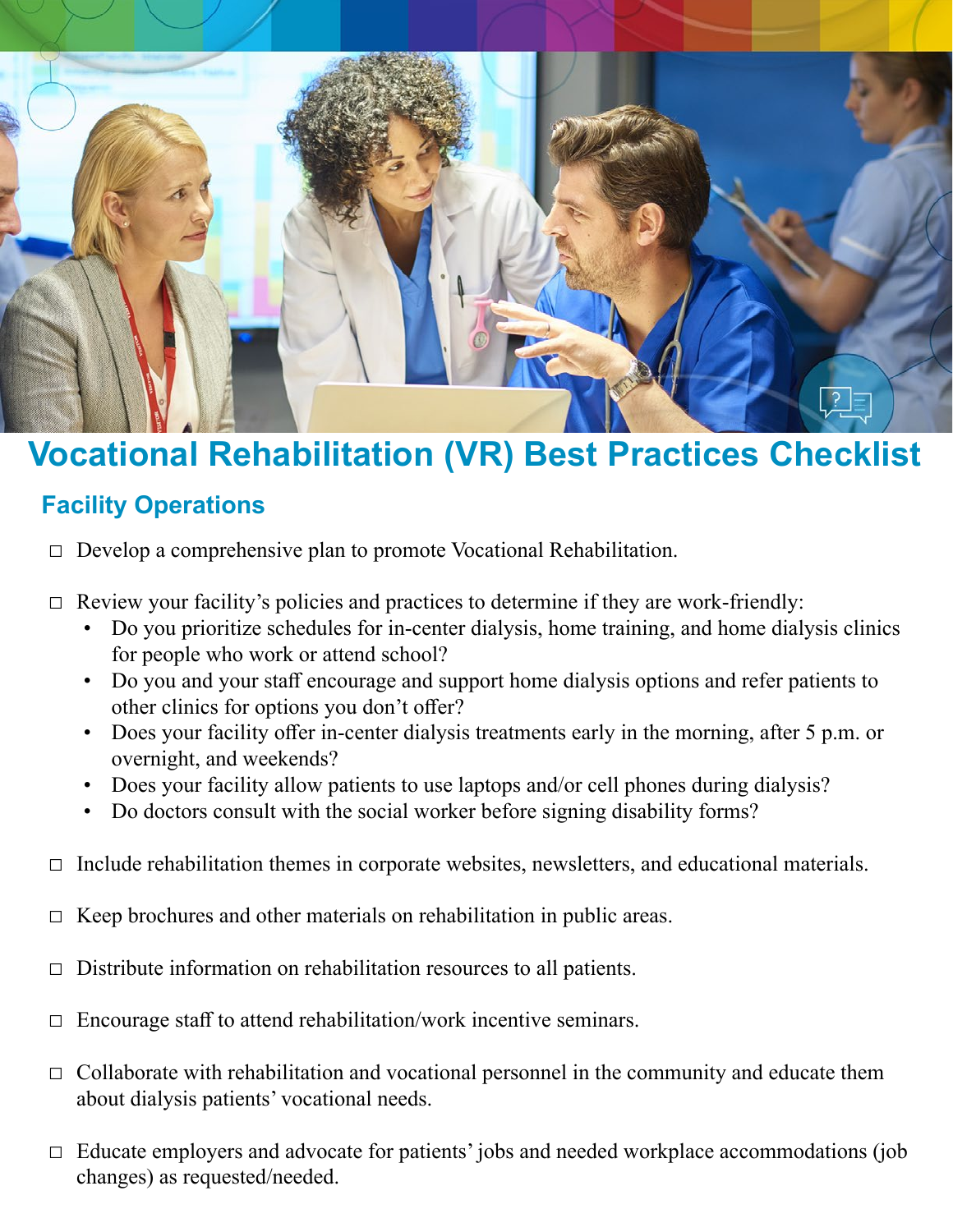- $\Box$  Include rehabilitation in patient assessments and plan of care forms.
- $\Box$  Collect and report vocational rehabilitation status for patients ages 18 through 54 in CROWNWeb.
- $\Box$  Assess each patient's kidney disease and quality of life (KDQOL).

## **Patient Care**

- □ **Upon admission**, meet with the patient and:
	- $\Box$  Encourage working patients to continue to work. From day one, team members need to believe and let patients know they can work on dialysis. If patients have doubts, encourage them not to make any quick decisions, to take a leave of absence to get used to dialysis, and/or to ask for job accommodation. [The Family](https://www.dol.gov/whd/fmla/)  [& Medical Leave Act \(FMLA\)](https://www.dol.gov/whd/fmla/) and [Americans with Disabilities Act \(ADA\)](https://www.eeoc.gov/facts/ada18.html) protect dialysis patients.
- □ Educate patients about the benefits of employment (see Keeping Your Job When You Need [Dialysis](https://www.homedialysis.org/life-at-home/articles/keeping-your-job-when-you-need-dialysis) at Home Dialysis Central):
	- SSDI pays about 35 percent of what the average patient earns at work, less for those making a higher income.
	- People on dialysis who work have less financial stress, are less depressed, have higher physical function, less pain, and better general health and energy.
	- People who work have fewer and shorter hospital stays and live longer.
	- People who work are more likely to get and keep transplants.
- $\Box$  Discuss each patient's personal rehabilitation goals, including but not limited to:
	- Employment/School
	- Hobbies
	- Physical activities
	- Social activities
	- Volunteering activities
- $\Box$  Educate yourself and patients about employment support listed below for SSDI and SSI recipients (see the Social Security Administration (SSA) [Red Book](https://www.ssa.gov/redbook/) for explanations).

#### **SSI/SSDI**

- Subsidy and special conditions
- Unsuccessful work attempt
- Impairment-related work expenses (IRWE)
- Plans to Achieve Self-Support (PASS)
- Ticket to Work (TTW)